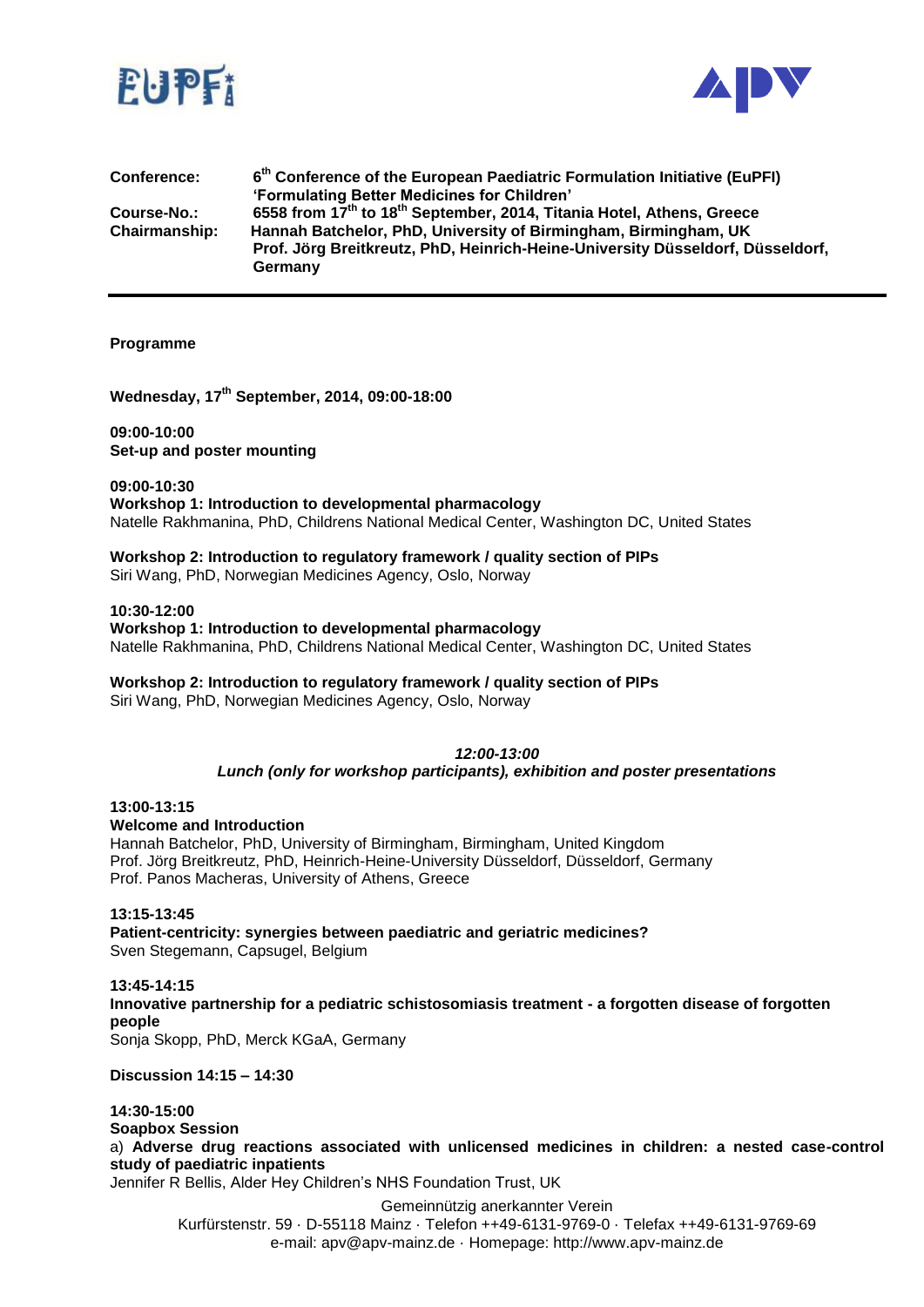## b) **A PK simulation of the impact of manipulation of desmopressin on subsequent clinical exposure in children with diabetes insipidus**

Hannah Batchelor, PhD, University of Birmingham, United Kingdom

c) **Development and Usability of the STEP (Safety and Toxicity of Excipients for Paediatrics) database** Smita Salunke, UCL School of Pharmacy, United Kingdom

#### **15:00-16:00** *Afternoon break, exhibition and poster presentations*

#### **16:00-16:30**

**Biopharmaceutical evaluation of developmental products** Prof. Sandra Klein, PhD, University Greifswald, Germany

**16:30-17:00 Drug dosage forms and food mixing**  Terry Ernest, PhD, GlaxoSmithKline, United Kingdom

#### **17:00-17:30**

**Milk as a medium for paediatric formulations: experimental findings and regulatory aspects** Prof. Panos Macheras, PhD, University of Athens, Greece

## **Discussion 17:30 – 18:00**

## *19:00 Social programme with networking dinner*

## **Thursday, 18th September, 2013, 08:30-16:00**

#### **09:00 Brief introduction Day 2 / Housekeeping**

Hannah Batchelor, PhD, University of Birmingham, Birmingham, United Kingdom Prof. Jörg Breitkreutz, PhD, Heinrich-Heine-University Düsseldorf, Düsseldorf, Germany

#### **09:00-09:30**

**Quality considerations of PIPs for monoclonal antibodies: a regulatory perspective** Nasir Hussain, MHRA, VRMM Division, London, United Kingdom

#### **9:30-10:00**

**The applicability of cell based systems in the prediction of taste for pharmaceutical products** Afzal Mohamed, PhD, Aston University, Aston, UK

## **10:00-11:00**

**Innovation Show Cases**

**a) TAIN – A collaborative approach to met paediatric patient needs in a rare disease** Daniela Kauzor, Norbert Poellinger, PhD, Glatt, Binzen, Germany

#### **b) X-Straw – Dose Sipping Technology**

Elke Sternberger-Rützel, PhD, DS Technology, Harro Höfliger, Germany

**c) Lecture by Raumedic – to be confirmed**

#### *11:00-11:30*

#### *Morning break, exhibition and poster presentations*

#### **11:30-12:00**

**European survey on paediatric medicine administration devices: experiences and opinions of healthcare professionals**

Jenny Walsh, PhD, United Kingdom and Herbert Wachtel, PhD, Boehringer Ingelheim Pharma GmbH & Co. KG, Germany